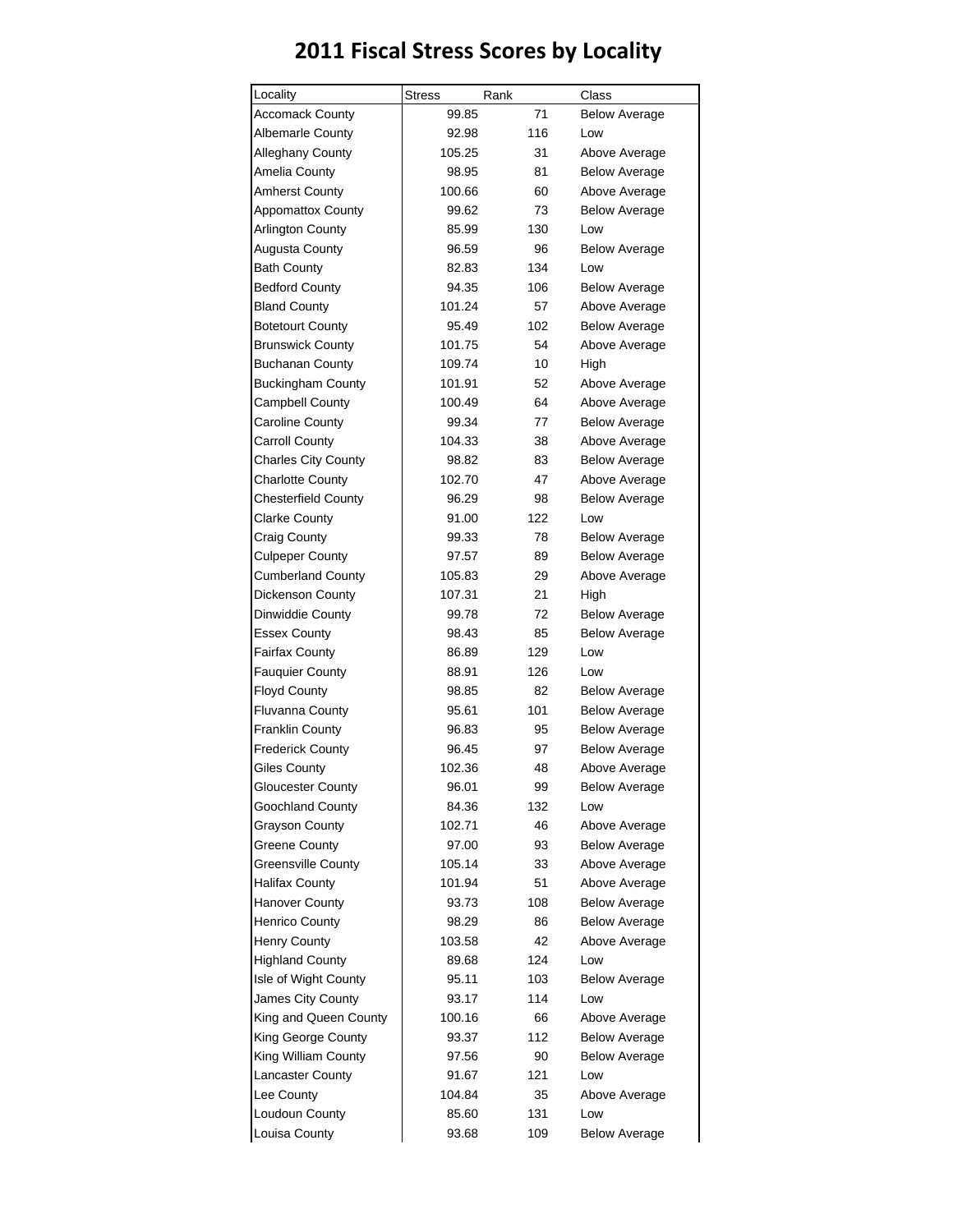## **2011 Fiscal Stress Scores by Locality**

| Lunenburg County             | 102.87 | 45  | Above Average        |
|------------------------------|--------|-----|----------------------|
|                              |        |     |                      |
| <b>Madison County</b>        | 95.63  | 100 | <b>Below Average</b> |
| <b>Mathews County</b>        | 92.49  | 120 | Low                  |
| Mecklenburg County           | 99.41  | 76  | <b>Below Average</b> |
| <b>Middlesex County</b>      | 93.19  | 113 | Low                  |
| Montgomery County            | 101.05 | 59  | Above Average        |
| <b>Nelson County</b>         | 94.50  | 105 | Below Average        |
| New Kent County              | 93.43  | 111 | Below Average        |
| Northampton County           | 99.19  | 80  | <b>Below Average</b> |
| Northumberland County        | 90.33  | 123 | Low                  |
| Nottoway County              | 102.29 | 49  | Above Average        |
| <b>Orange County</b>         | 96.92  | 94  | Below Average        |
| Page County                  | 99.92  | 70  | <b>Below Average</b> |
| Patrick County               | 102.12 | 50  | Above Average        |
| Pittsylvania County          | 100.66 | 61  | Above Average        |
| Powhatan County              | 93.78  | 107 | <b>Below Average</b> |
| <b>Prince Edward County</b>  | 103.40 | 43  | Above Average        |
| Prince George County         | 100.11 | 67  | Above Average        |
| <b>Prince William County</b> | 93.15  | 115 | Low                  |
| Pulaski County               | 103.59 | 41  | Above Average        |
| Rappahannock County          | 87.53  | 128 | Low                  |
| <b>Richmond County</b>       | 100.18 | 65  | Above Average        |
| Roanoke County               | 99.42  | 75  | Below Average        |
| Rockbridge County            | 100.08 | 68  | Above Average        |
| Rockingham County            | 97.58  | 88  | Below Average        |
| <b>Russell County</b>        | 104.95 | 34  | Above Average        |
| <b>Scott County</b>          | 104.17 | 40  | Above Average        |
| Shenandoah County            | 97.49  | 91  | Below Average        |
| Smyth County                 | 106.21 | 27  | Above Average        |
| Southampton County           | 101.19 | 58  | Above Average        |
| Spotsylvania County          | 94.98  | 104 | <b>Below Average</b> |
| <b>Stafford County</b>       | 93.47  | 110 | <b>Below Average</b> |
| <b>Surry County</b>          | 92.58  | 118 | Low                  |
| <b>Sussex County</b>         | 106.52 | 23  | Above Average        |
| <b>Tazewell County</b>       | 104.67 | 37  | Above Average        |
| <b>Warren County</b>         | 98.15  | 87  | <b>Below Average</b> |
| <b>Washington County</b>     | 100.05 | 69  | Above Average        |
| <b>Westmoreland County</b>   | 97.25  | 92  | <b>Below Average</b> |
| <b>Wise County</b>           | 105.63 | 30  | Above Average        |
| <b>Wythe County</b>          | 101.87 | 53  | Above Average        |
| <b>York County</b>           | 92.97  | 117 | Low                  |
| Alexandria City              | 89.58  | 125 | Low                  |
| <b>Bedford City</b>          | 106.44 | 25  | Above Average        |
| <b>Bristol City</b>          | 110.20 | 9   | High                 |
| Buena Vista City             | 110.69 | 7   | High                 |
| Charlottesville City         | 105.24 | 32  | Above Average        |
| Chesapeake City              | 99.29  | 79  | <b>Below Average</b> |
| <b>Colonial Heights City</b> | 104.25 | 39  | Above Average        |
| Covington City               | 113.90 | 1   | High                 |
| Danville City                | 108.36 | 16  | High                 |
| <b>Emporia City</b>          | 113.15 | 2   | High                 |
| <b>Fairfax City</b>          | 88.25  | 127 | Low                  |
| Falls Church City            | 82.95  | 133 | Low                  |
| Franklin City                | 110.87 | 5   | High                 |